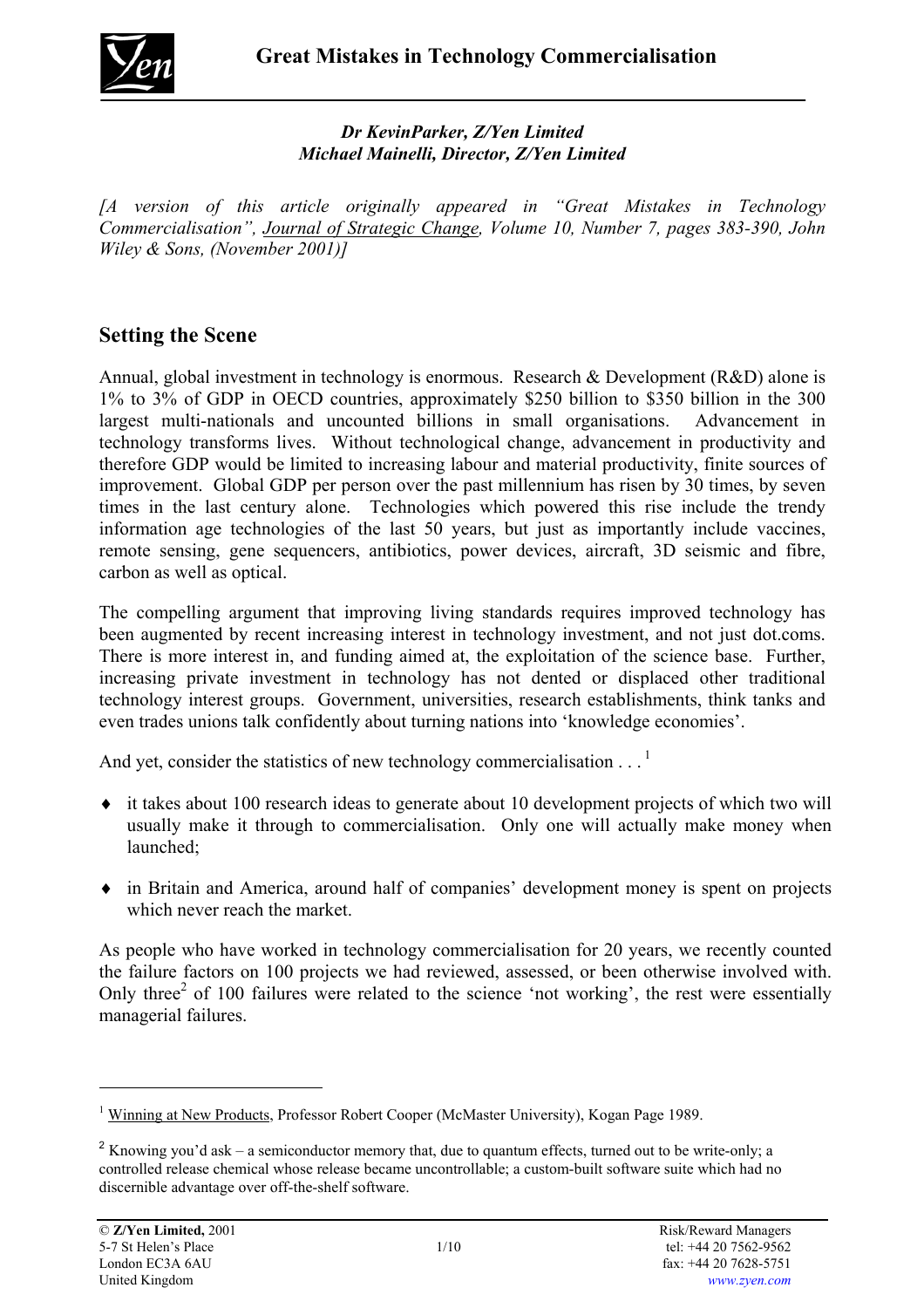

#### **The R&D Process**

The scientific development process has been the subject of many writers and there is constant interest in more effective R&D, e.g. Third Generation R & D: Managing the Link to Corporate Strategy by Philip A. Roussel, Kamal N. Saad, Tamara J. Erickson, Harvard University Press, 1991. While improving the process is important, we contend that an essential problem is an inability to change objectives. There are at least three phases with three different objectives:

- ♦ in the scientific phase *finding something novel of potential use*;
- ♦ in the development phase *finding and enhancing the benefit*;
- ♦ in the exploitation phase *delivering the benefit to customers*.

From a strategic perspective, these phases make sense. However, in practice these phases are often compartmentalised, e.g. research is segregated from development which in turn is separated from the business, or phases occur over long periods of time. The strategic perspective is often lost at the "coal face" of the laboratory bench, the manufacturing plant or the sales office. We summarise the strategic perspective in the following diagram:



# R&D Strategy

Injections of external business information increase as R&D progresses through the research, development, and exploitation phases. Likewise, disinformation needs to be removed from the process, not always successfully, e.g. "this is a world-leading establishment – so our work is world class", "this is the only sensible way to tackle the problem of...". The information/disinformation arrows in the risk/reward strategy diagram above force the assessments of R&D projects, and therefore the strategic choices and actions. The R&D process is sensitive to changes in information/disinformation or technology assessment. As technology moves through the research, development and exploitation phases the emphasis of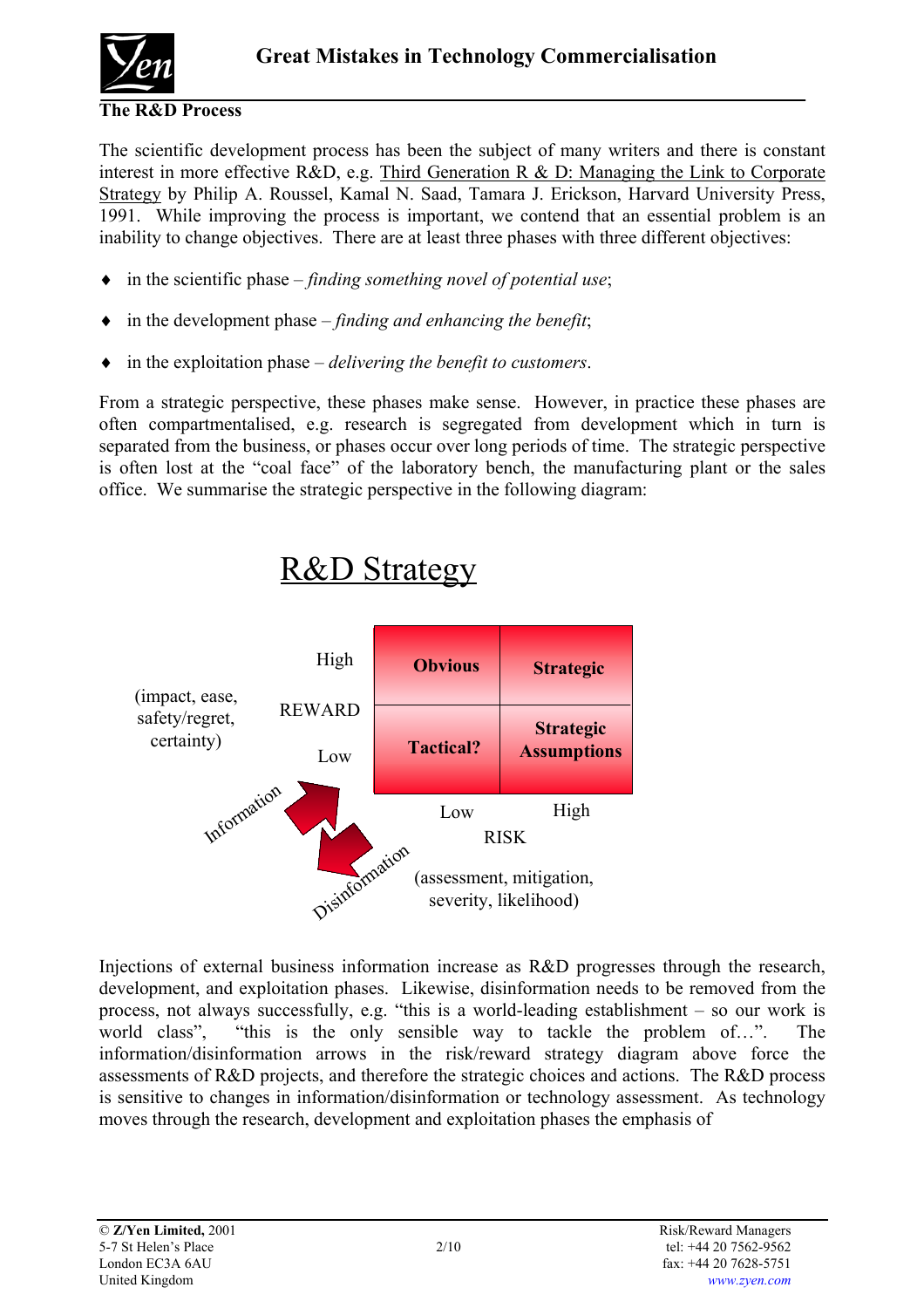

information/disinformation changes from technology issues, to benefit issues to market and business issues.

## **Great Mistakes**

So what goes wrong? There are five 'Great Mistakes' which we consistently find in technology commercialisation projects:

- assuming features will be benefits;
- ♦ using 'top-down' market analysis;
- ♦ ducking the 'chicken gun' test;
- ♦ failing to put someone 'in charge';
- ♦ not valuing new technology fully.

Let us examine these mistakes in a little more detail.

#### **Mistake Number 1 – Assuming Features Will Be Benefits**

The first, and probably greatest, mistake we also call the 'no discernible user benefits' or the '*so what?'* error. Technologists are justifiably proud and excited by the advances created by their efforts. But what makes an advance valuable to its users or customers? Not the advance itself, rather the new capabilities it brings. The transistor was valuable because its size enabled the invention of the portable radio, not because semi-conductors were a new and exciting technology. The personal computer is useful because it lets us write articles like this, manipulate the text, add diagrams, perform relevant calculations, and send the results around the world, not because "it has a 1 GHz chip and 500 Mb of RAM."

The marketing world has (for once) a useful piece of jargon: they distinguish the features of a product from its benefits. Features are intrinsic properties such as colour, size, horsepower, whereas benefits are the advantages conferred by the product on the user. Features of a lathe may include hydraulic actuation and a 10-micron surface finish: benefits may be less rework, fewer manufacturing steps, and lower production costs. New technology by itself is useless unless it generates new benefits to its users. Who cared whether the Wankel engine was a novel and ingenious piece of engineering - it did exactly the same as existing motor engines. No new, marked user benefits meant that the Wankel engine was never likely to be a huge commercial success.

Spotting potential benefits of a new piece of technology is not always easy. It usually involves asking actual or potential users, and different users often need different things. When we review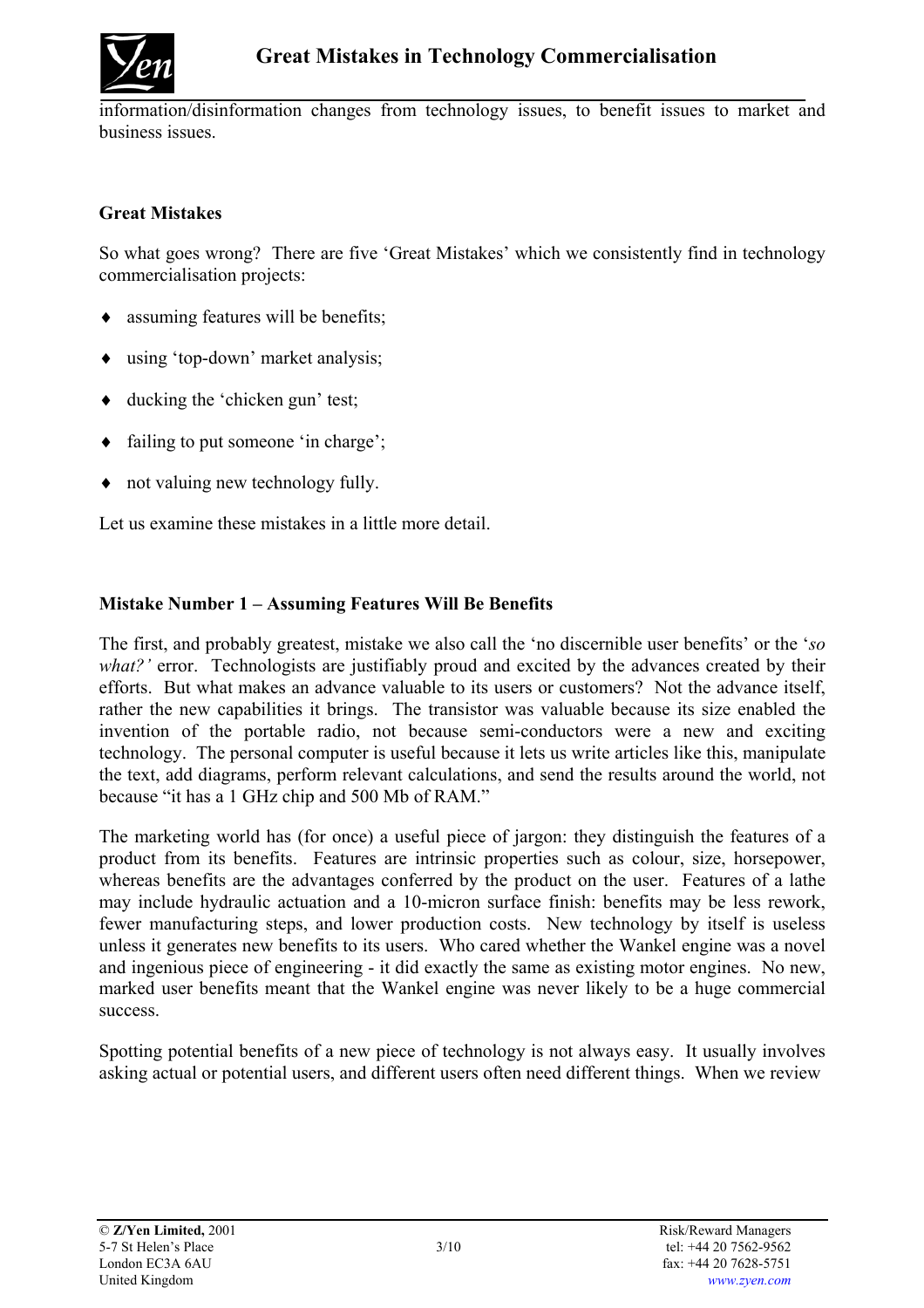

a technology for potential benefits, there are two useful tools. Our first tool is a child-like, repeated use of the question *"so what?"*[3](#page-3-0) :

*"We're introducing a new range of silica on silicon opto-electronic devices" "So what?" "Well, they can operate in OC48 or even OC192 networks" "So what?" They're broader band networks" "So what?" They'll increase the bandwidth of the web" "So what?"* 

*"So more people will get much faster and more reliable access to the Internet"* 

Ah, finally, a benefit! One typically ends up with one of three types of benefit (our second tool):

- ♦ giving people a new capability (e.g., a portable radio);
- $\bullet$  letting them do something much better (e.g., a lathe that saves rework);
- ♦ saving money (usually spending capital to reduce revenue costs).

It never fails to surprise us how many technology projects fail to ask the "*so what?"* question. Asking the question involves not just some thinking time in the laboratory before throwing the technology over the wall to some marketing bodies, but research in its own right. Creative research on potential benefits and analysis of the potential value to users is often termed market research. Market research should be aimed at killing features and replacing them with benefits. Users are bombarded with features, "overkill", rather than succinct benefits. A particularly rich source of "feature overkill" can be found in most product literature, particularly in the IT sector. Classic examples are:

*"16 valve turbo power";* 

*"1 Mb of backside cache";* 

*"3D shifting perspective and realistic depiction of exit wounds";* 

*"Our research institute has 1,000 practicing scientists, 500 with PhDs";* 

l

<span id="page-3-0"></span><sup>&</sup>lt;sup>3</sup> First expounded to us by Tony Aldhous, Head of Technology, Grampian Enterprise Ltd.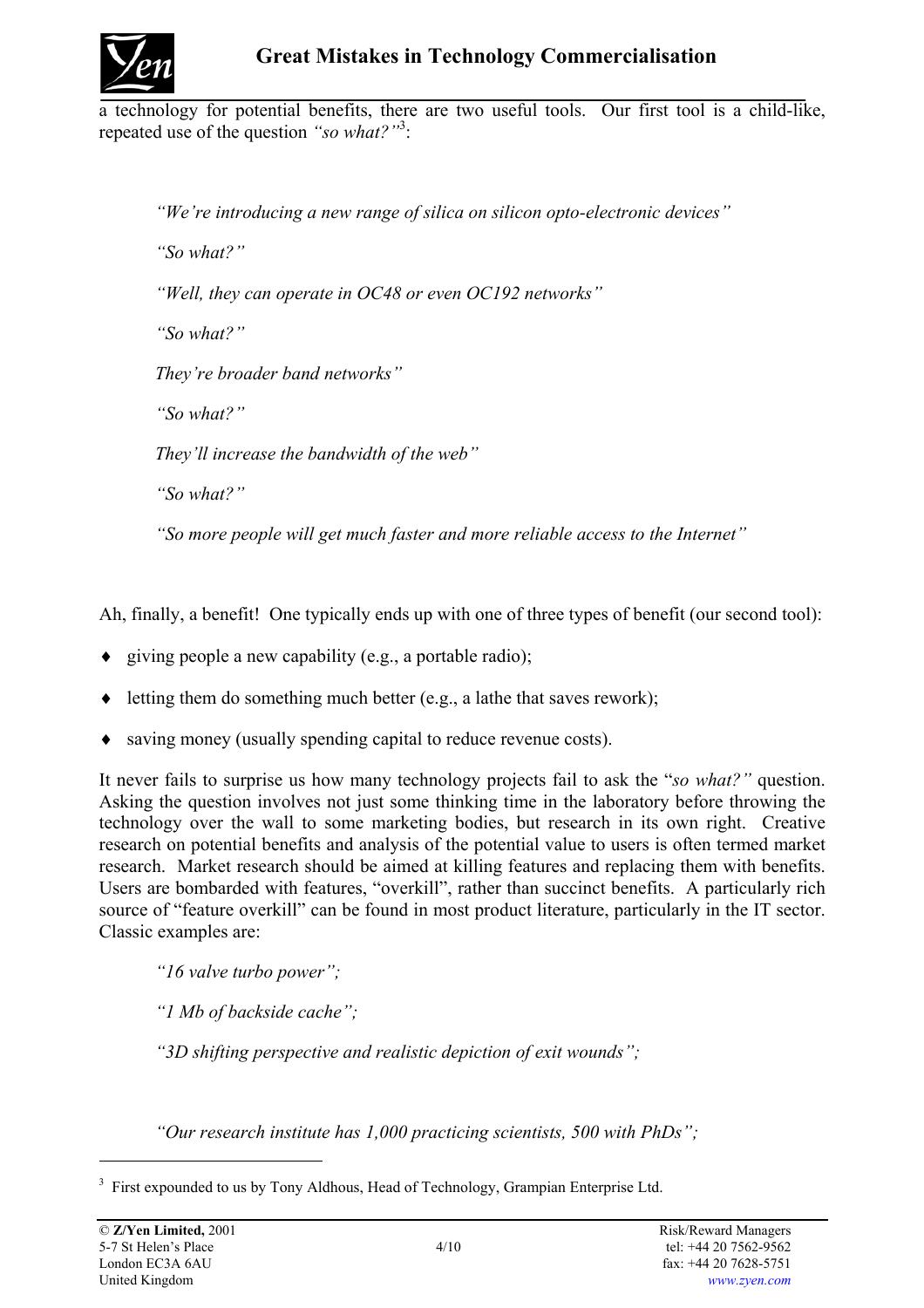

*"We are clearly the biggest intellectual property resource in Scotland".* 

We're afraid that all of these statements can only be responded to with a resounding *'so what?'*  because we can't see the benefit.

## **Mistake Number 2 – Using Top Down Market Analysis**

If great mistake Number 1 is essentially a failure to do market research about benefits rather than technology, mistake Number 2 is doing market research badly or misreading the results. We call it top-down market research. You often hear this or read it in business plans: "the market is \$10 billion a year and we can get 5%"; or "the market is growing hugely and we must get in on the act". To which the only response is "really?" Statements like this assume that the market is some kind of collective institution that decides to give 30% of its business to Microsoft, 20% to IBM and 5% to us (just for being there). But markets don't work like that. Each act of purchase is a consensual act between one customer and one supplier. What you need to know is "how many customers will benefit from our product; by how much; how many can afford it; and how many can we get to in our first year?" In other words you have to do your market research from the bottom-up and not the top-down.

Top-down market analysis is exemplified by statements like "we think we'll only sell 6 computers a year - after all we know how many calculations one of our machines can do and there just aren't that many people who do that many". This statement ignores the fact that many people might find a computer useful even though they never use its full capabilities. In the 1980's top-down market research led 5 or 6 companies in the United States to believe simultaneously that they'd get 30% to 40% of the market for hard disc drives (and 30% to 40%) of the funding). Top-down research has fuelled various manias and speculative bubbles from Dutch tulips in the 1600's to the dot.com craze in 2000.

# **Mistake Number 3 – Ducking the 'Chicken Gun' Test**

In 1970 Rolls-Royce, perhaps the most famous name in British manufacturing, became effectively bankrupt. This state was the end of a convoluted chain of events which started when their new aircraft engine, the RB 211, failed a bird strike test. Jet aircraft engines sometimes suffer from ingesting birds and the results are usually catastrophic (sometimes for both parties); the engine fan blades can disintegrate. The task of the designer is to ensure that debris is contained and does not puncture the aircraft fuselage. Testing for bird strike containability is done fairly simply: an engine is fired up on a test bed, whereupon a (dead) chicken is fired into the blades using a catapult. Rolls-Royce's problem was in assuming that their new carbon fibre blades would withstand the test, and looking at it as something to be 'tacked on' towards the end of the development programme. It didn't pass, and their considerable investment was worthless. Management guru Tom Peters picked up on this story and commented that the 'chicken gun' test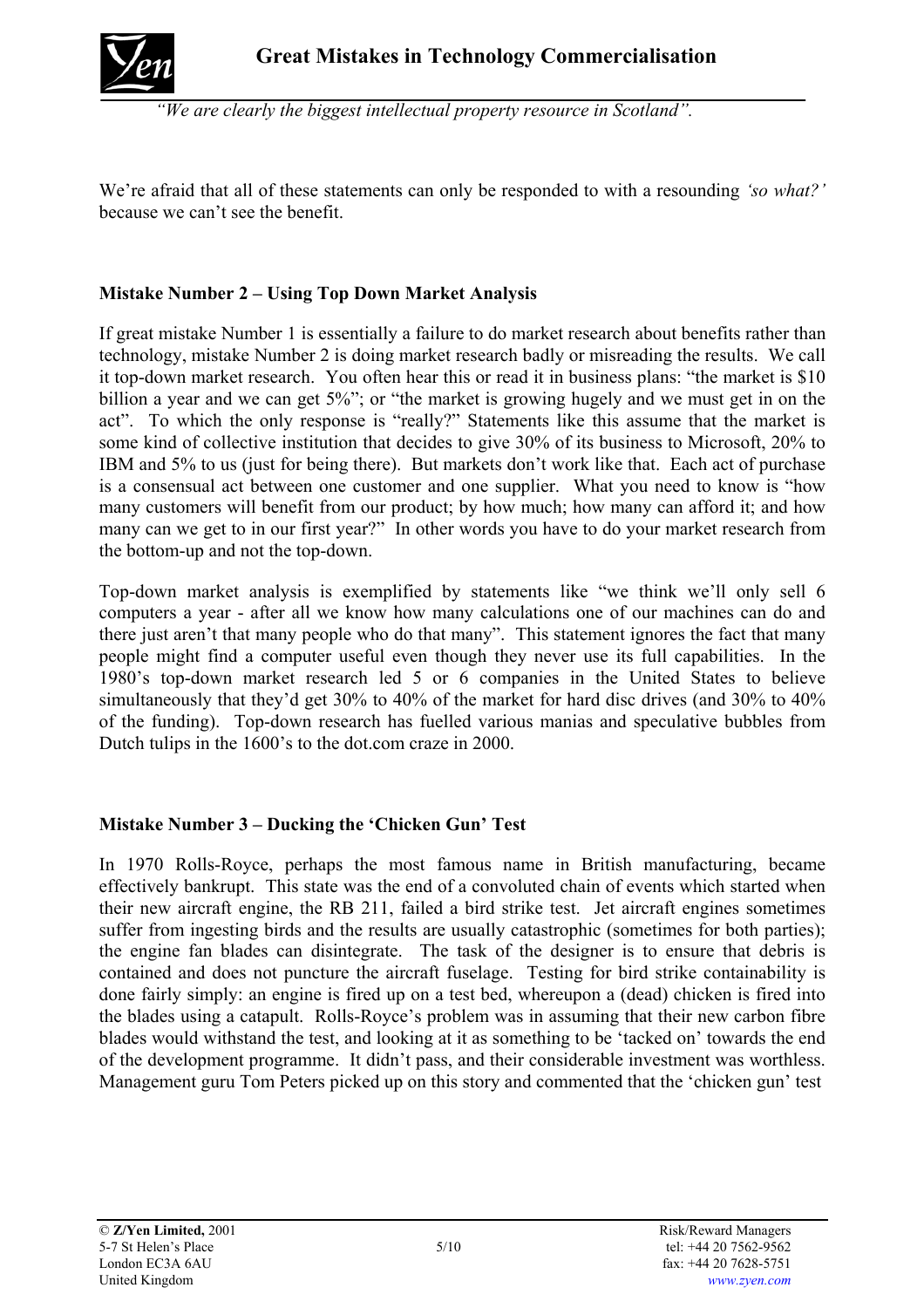

was a kind of metaphor for new product development<sup>[4](#page-5-0)</sup>. It was the ultimate practical test of user operability.

To paraphrase, inventors should always try to imagine what real human beings (or birds) will do with their precious technology once they are let loose with it. That's the 'chicken gun' test. Just about all development projects have one. The trick is to spot it and address it early in the development programme. Failing the 'chicken gun' test can be disastrous. Let's consider a few examples.

There was once an ocean liner designed to sail across the iceberg-infested North Atlantic Ocean. There was a space shuttle whose fuel tank seals became brittle in the early morning chill. More prosaically, things get dropped, they get put in vibrating environments, they smell, they catch fire, and they get cups of coffee spilt over them. Industrial processes fail because the catalyst can't cope with impurities in the feedstock, because people don't change the oil frequently enough, or don't pay attention in the last few minutes before finishing work for the day. In the software world, games need to work and not crash the computer when Microsoft Office is operating in another window (aren't the majority of computer games played in workplaces between 9 and 5?).

So a smart development team will try to anticipate what the 'chicken gun' test of their product might be and check whether they can 'pass' early in the development. Once you've grasped the concept, brainstorming potential 'chicken gun' tests and figuring out ways to pass them is actually one of the most enjoyable parts of the whole development process. Just don't leave it too late.

# **Mistake Number 4 – Failing to Put Someone 'In Charge'**

# *"Who was in charge? Well, I suppose I was really!"*

(quoted by five different managers in a post-project appraisal)

The 'who was in charge' mistake is characteristic of large organisations where the project involves interdepartmental co-operation. There might be an R&D lab, a business technical team, a production department, a marketing department, perhaps even a customer beta-test site. Someone needs to be 'in charge' in order to make sure that these activities are still aimed at the main objectives.

There is a fairly well-established, slightly dull area of business science that addresses the needs and requirements of multi-disciplinary interdepartmental projects. It's called project management. There are numerous good and usable project management methods, including PROMPT and PRINCE2, which can be used to monitor and control quite complex projects – but

l

<span id="page-5-0"></span><sup>&</sup>lt;sup>4</sup> "The Mythology of Invention: A 'Skunk Works' Tale", Tom J. Peters, ChemTech, May 1986, pages 270-276 and August 1986, pages 472-477, American Chemical Society Publications. Thanks to Dr Paul Freund, Technicoeconomic appraisal, BP Research, Sunbury on Thames for first pointing this out. The legend has grown over the years - there are web sites claiming that the reason the test was failed was that the chicken was frozen or that the test occurred with lunar landing modules, high speed trains or aircraft cockpits, even buses.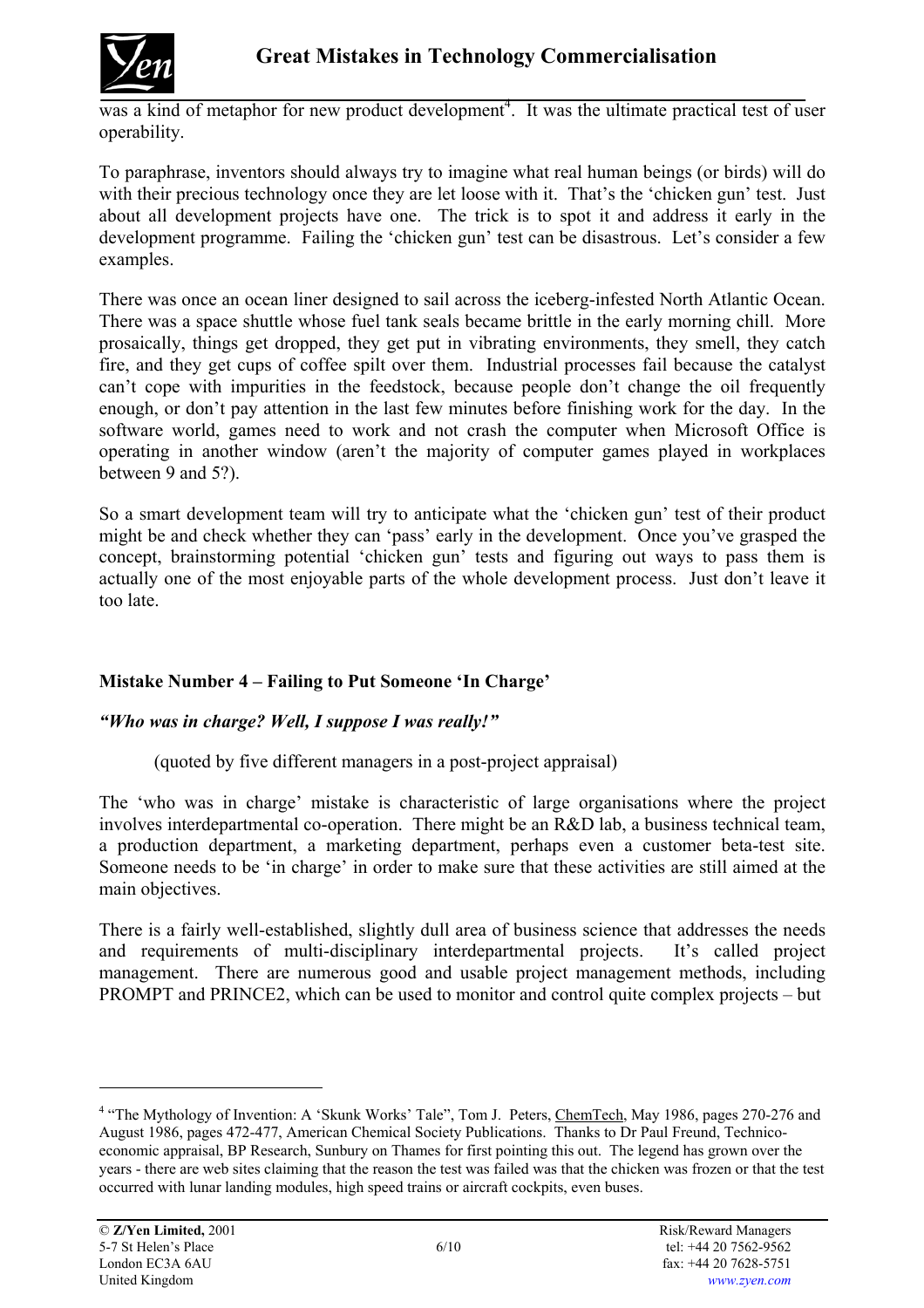

organisations don't always use them. Or only parts of the project use them, so that the development team (for example) delivers on time and on budget the wrong product because the market research group didn't communicate changing market requirements to them.

It is interesting to speculate why organisations don't use project management techniques. For a start, many R&D organisations claim a special exemption from project management on the grounds of a different culture. Sensitive application of project management is often needed, but, under examination, exempt cultures typically underperform. In other organisations managers clearly have problems with the idea of staff from their department working on a project subordinate to a manager from another department. Still others find project protocols and responsibilities rather uncomfortable – if you are the only liquid crystal display scientist on the project then any failure in liquid crystal displays is down to you. Another reason is that projects don't fit comfortably into annualised budget processes. One stage might be a two week feasibility study, while another might be a three year Phase III clinical trial. What an organisation wedded to annual budgets is saying is "I'm sorry, but you can't have any more money for your development project until this 8,000 mile diameter lump of rock on which we're standing has completed another revolution around a huge ball of hot gas 93 million miles away". Isn't that just a little arbitrary?

Commercialisation projects that don't have someone in charge tend to fail because they also make one of the other mistakes mentioned in this piece - it was 'not my job' to check that those mistakes were being addressed. Examples are legion: in the defence industry; in Government IT projects; in numerous university developments; and in large companies with corporate R&D labs. Danger signs in a business plan include the words 'consortium', 'steering committee', 'importance of liaison', 'technology handover', 'an easy sell', 'obvious peaceful application of defence technology' or 'importance of working together'.

# **Mistake Number 5 – Not Valuing New Technology Fully**

This is the perhaps the most subtle of all the great mistakes. But it's worth expounding because it lies at the heart of the great "there's not enough money for development/there're not enough good projects to invest in" debate between inventors and investors. We believe that the problem is actually one of mutual misunderstanding about the nature of commercialisation and can be summed up in a simple statement, illustrated in the picture below. *A single project does not capture the full value of most technologies.*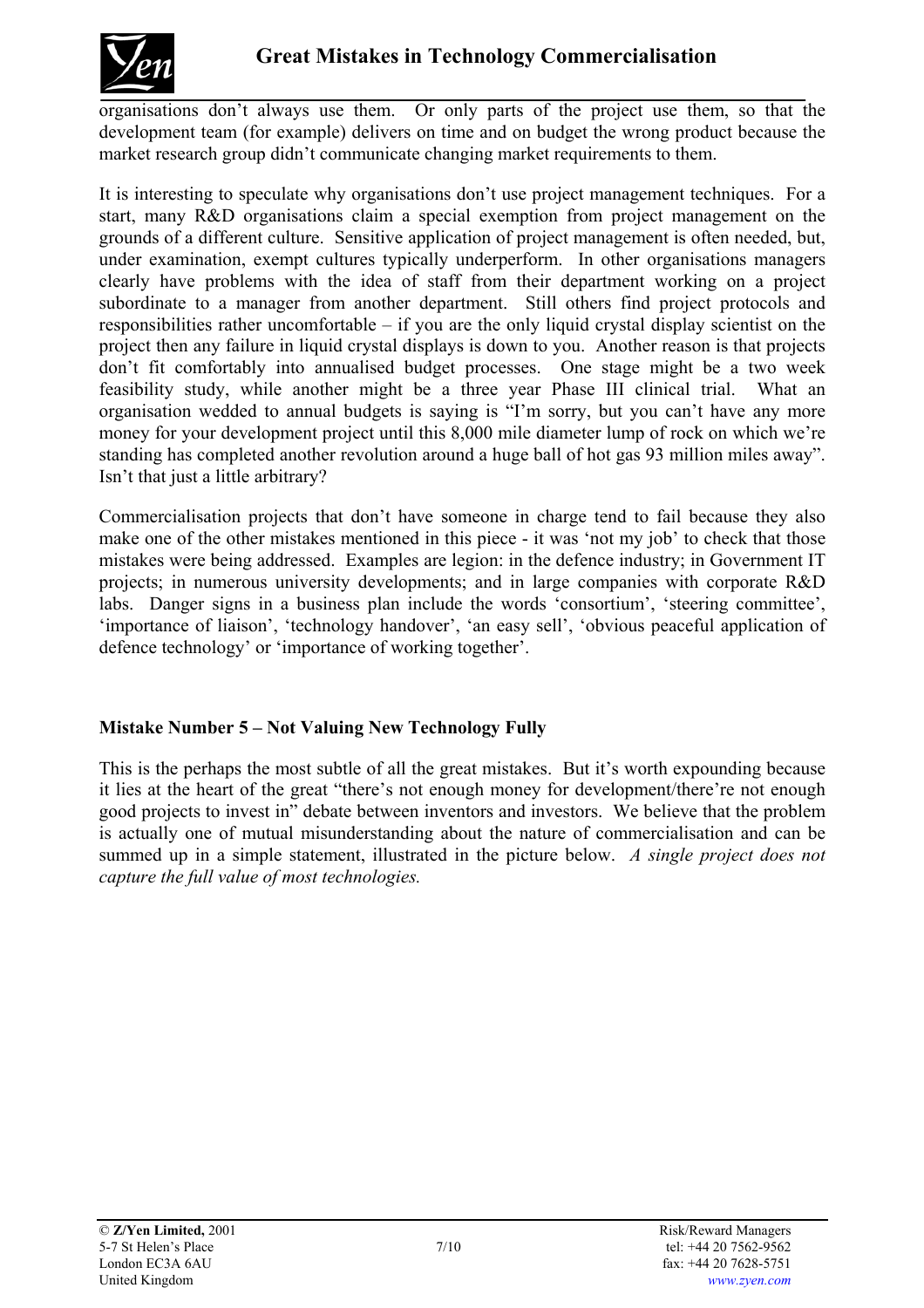



This statement is obvious when you think about it: carbon fibre could be used for aircraft wings, disc brakes, golf clubs and fishing rods. The steam engine could be used for ships as well as trains. Microencapsulated coatings can be used for staining stolen bank notes or putting 'scratch n'sniff' perfume advertisements into magazines. But how do we (investors) value technology – usually by performing a discounted cash flow analysis on the first commercial project. In other words we ignore all the other potential applications of the technology. On the other hand, most inventors are only too aware of potential applications, but sometimes need a little encouragement to start developing the first project. There isn't really a 'funding gap', but there often is a severe misunderstanding between the two parties, because they are actually valuing different things.

The true value of a technology should be calculated as:

- ♦ the net present value (NPV) of the current project arising from that technology;
	- $+$  plus
- an option to invest in all the other potential projects enabled by that technology.

Technology is often undervalued, because potential projects are ignored in the valuation process in favour of the current project, usually because "there isn't a way to do it". However there is a way. The clue is in the word option. Thanks to the work of the economists Black and Scholes, it is possible to value a financial option (e.g., a call or put on a share) provided you know four things, in addition to general financial information such as the prevailing risk-free interest rate:

- ♦ the current value of the underlying asset;
- the strike price, also known as the exercise price;
- the volatility in the price of that asset;
- ♦ the length of time before expiry the option.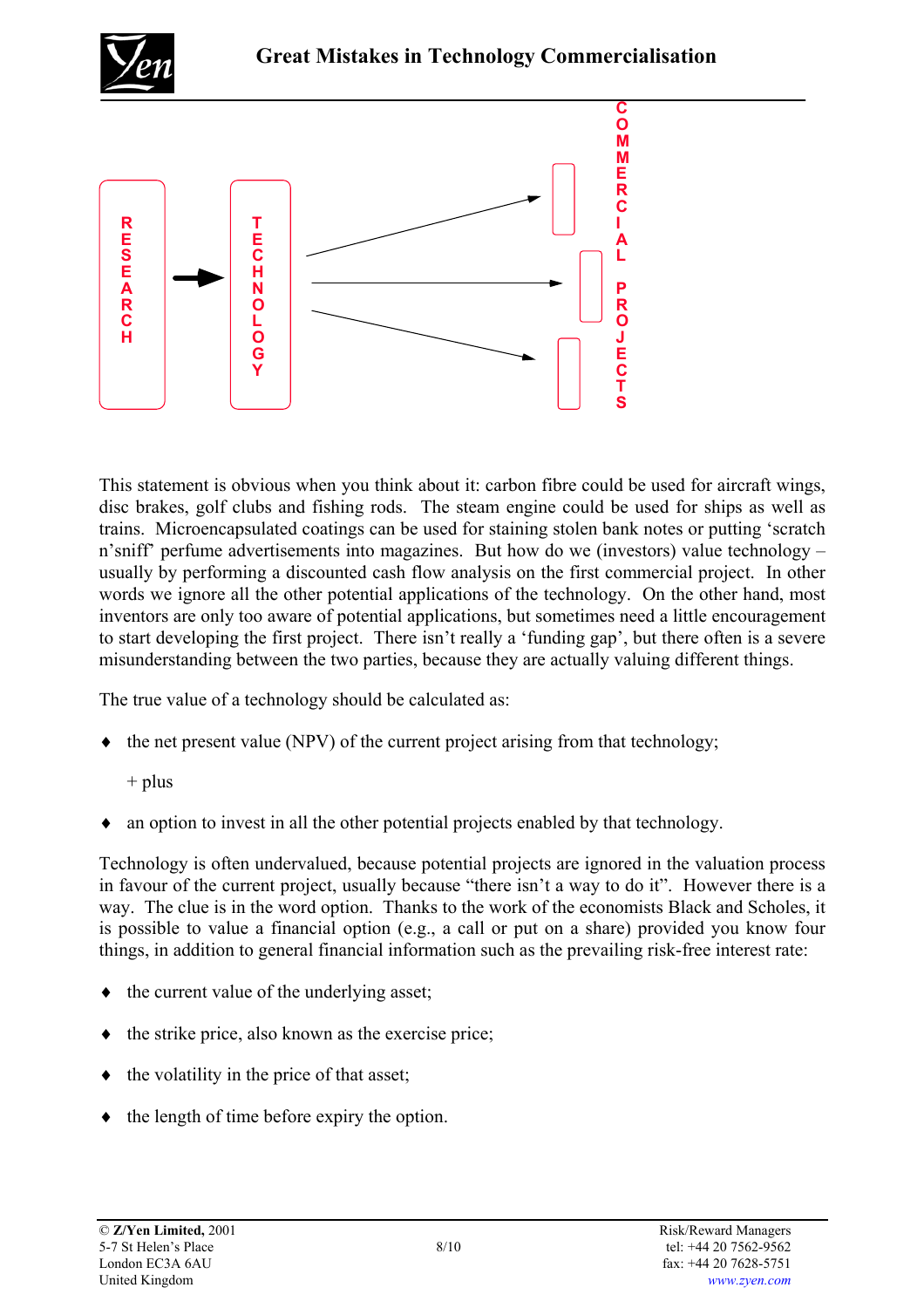

In technology commercialisation:

- ♦ the value is the expected NPV of the cash resulting from implementing the projects in question (often done as a Monte Carlo simulation of several scenarios);
- ♦ the strike price is the capital investment which needs to be made (for example, building an early stage manufacturing plant);
- ♦ the volatility can be approximated by the end-product price of the investment (for example, the price volatility of memory chips from a semi-conductor plant) or the share price beta of companies in the target industry or sometimes estimated by the effect on commodities used such as copper;
- $\bullet$  the length of time before expiry of the option is related to the technical lead (are we two years ahead of the opposition, or five?) minus the time taken to exercise the option (do the development work, build the factory, etc).

Although this sounds rather esoteric, it basically requires a feasibility study for each option and readily available maths. Neither is it terribly novel; we have used so-called 'real option theory' since 1992 in valuing television franchises. Merck, the pharmaceutical giant, has been using option theory in R&D for at least seven years<sup>[5](#page-8-0)</sup>. It's probably the only way to put a sensible valuation on 'high-potential, but highly-diverging income estimate' projects in many biotech and dot.com businesses.

What are the consequences of not valuing technology options? Ground-breaking technologies do not get supported and developed. Examples include: Trevithick's Steam Engine; Whittle's jet engine; non-defense applications of carbon fibre; the laser; the graphical user interface (GUI); many biotech companies; and all inventions funded by one party but commercialised elsewhere.

# *Conclusion*

*"those who cannot remember the past are condemned to repeat it"* 

George Santayana

It is painful, particularly in the relentlessly optimistic field of R&D, to dwell on our mistakes. Of course these five aren't the only mistakes made in technology commercialisation projects. Others that come close are the 'one-product firm', 'not recognising the power of existing systems' or the 'who actually owns the intellectual property' mistake often seen in university spin-outs. Every project will have its own set of specific risks and potential mistakes, and there are straightforward ways of identifying them. However, this article seeks to move the 'baseline' of the process up a little. If we are at least aware of the Great Mistakes, we have a greater chance of avoiding and enchancing (sic) our projects. The diagram below emphasises the immense

 $\overline{\phantom{a}}$ 

<span id="page-8-0"></span><sup>&</sup>lt;sup>5</sup> "Scientific Management at Merck", Nancy A Nichols, Harvard Business Review, pages 89-99, January-February 1994. Also "The Options Approach to Capital Investment", Avinash K Dixit and Robert S Pindyck, Harvard Business Review, pages 105-115, May-June 1995. Also "All Options Open", The Economist, 14 August 1999.